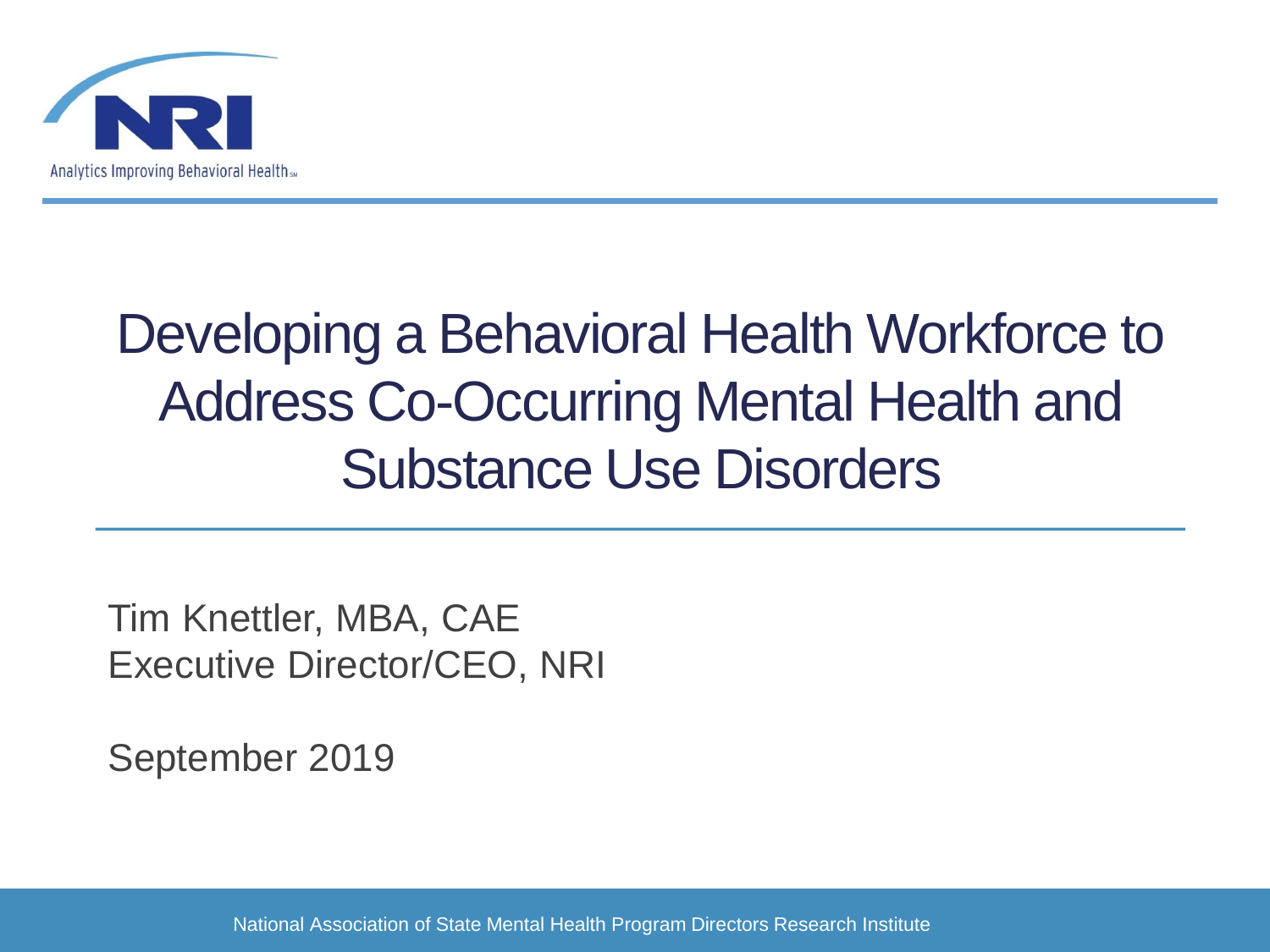

Authors:

- Amanda Wik, M.A. NRI
- Vera Hollen, M.A. NRI
- Angela J. Beck, PhD, MPH Behavioral Health Workforce Research Center, University of Michigan School of Public Health

*This work was developed under Task 2.2 of NASMHPD's Technical Assistance Coalition contract/task order, HHSS283201200021I/HHS28342003T and funded by the Center for Mental Health Services/Substance Abuse and Mental Health Services Administration of the Department of Health and Human Services through the National Association of State Mental Health Program Directors.*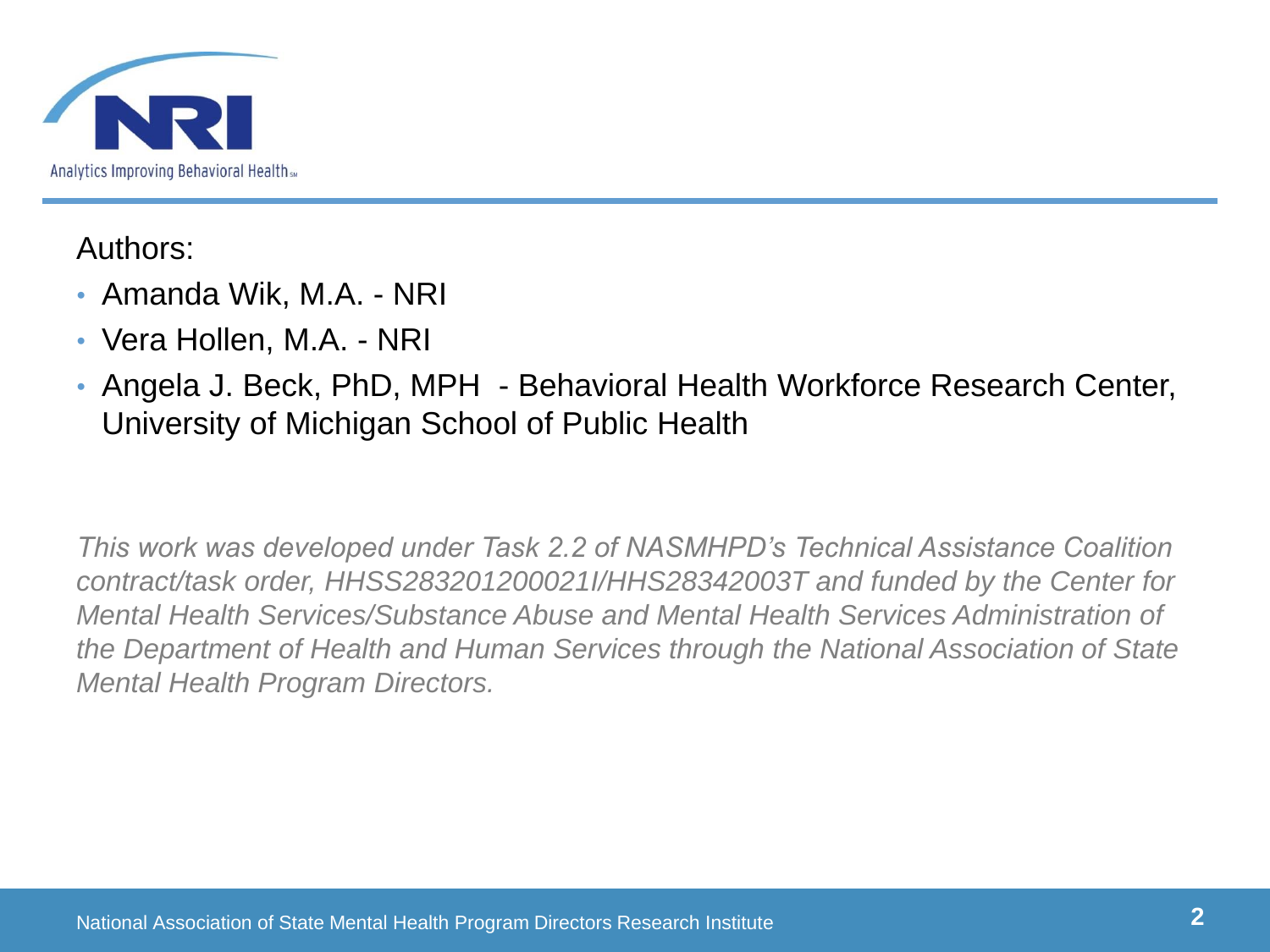

- Road to Improving Access
- Prevalence of COD
- Payment Sources
- Barriers to Integrated Treatment
- Mental Health Professional Shortage Areas
- Training Programs, Data Availability & Needs
- Innovations for Integrated Treatment
- Recommendations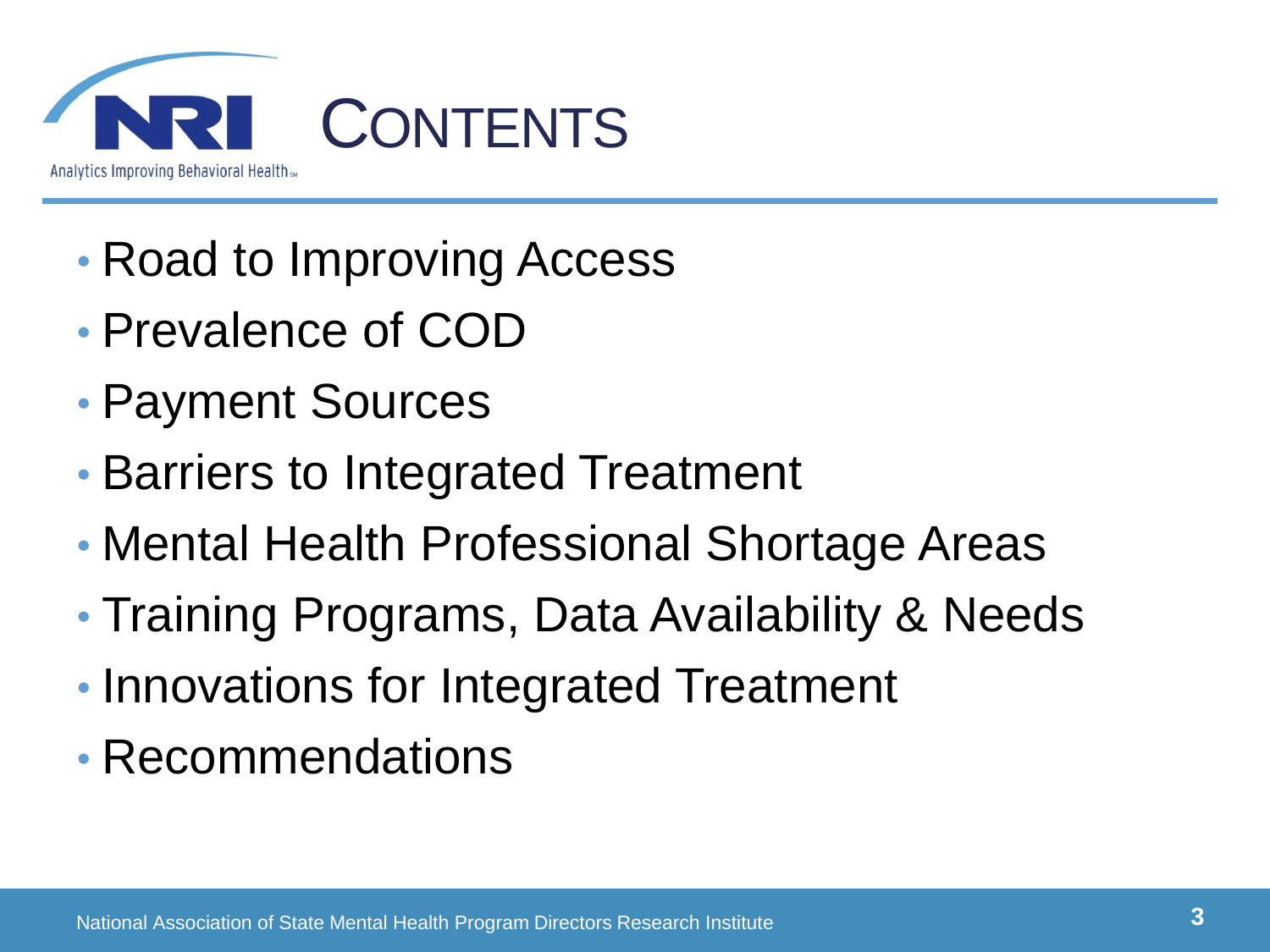

### • 2008 - Mental Health Parity Addiction Equity Act

### • 2010 – Affordable Care Act / Medicaid Expansion

National Association of State Mental Health Program Directors Research Institute **4**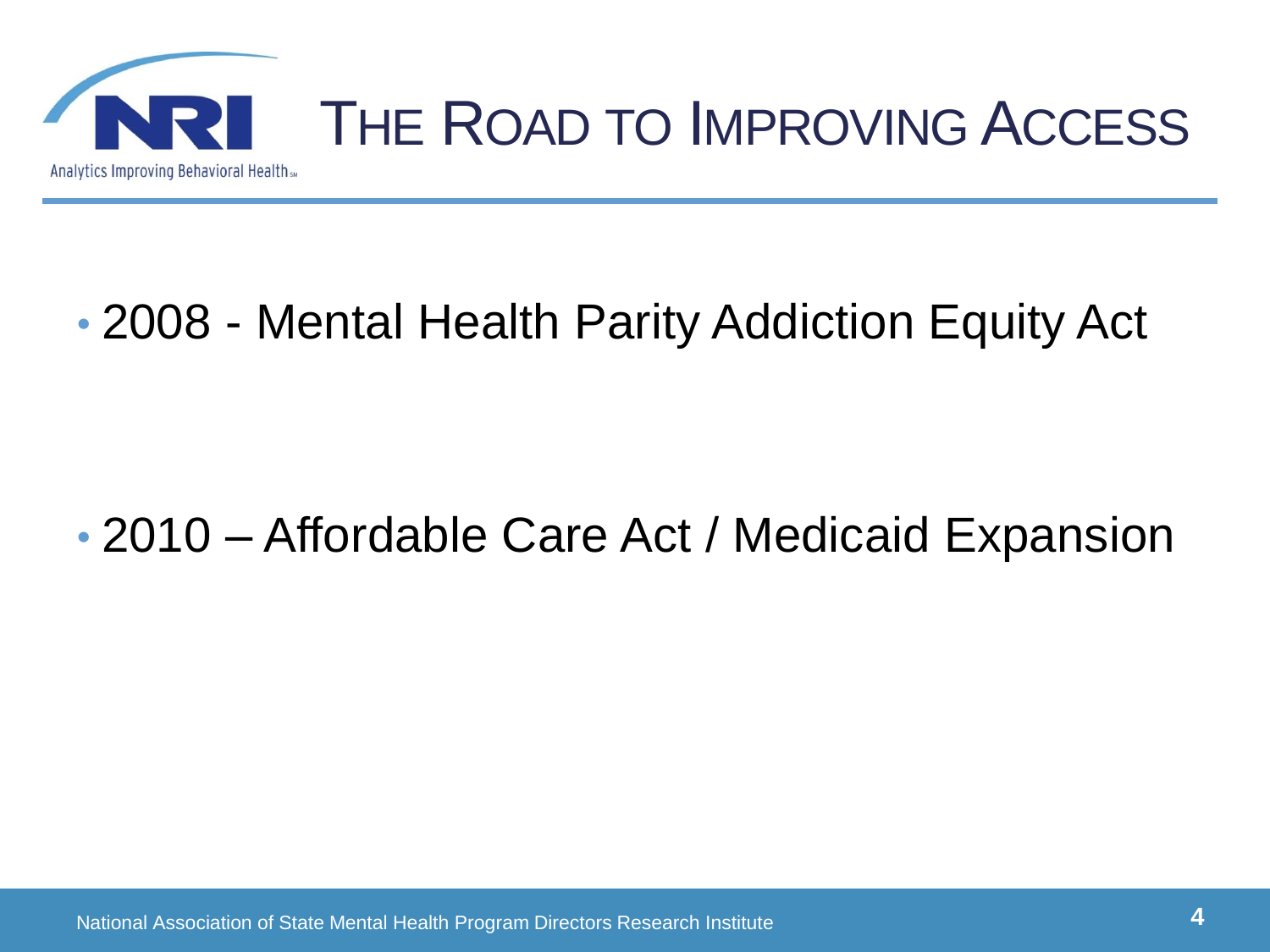#### **Medicaid Enrollment and Spending: FYs 1966-2017**



Source: MACStats: Medicaid and CHIP Data Book December 2018. Retrieved from https://www.macpac.gov/publication/medicaid-enrollment-and-spending/

National Association of State Mental Health Program Directors Research Institute **5**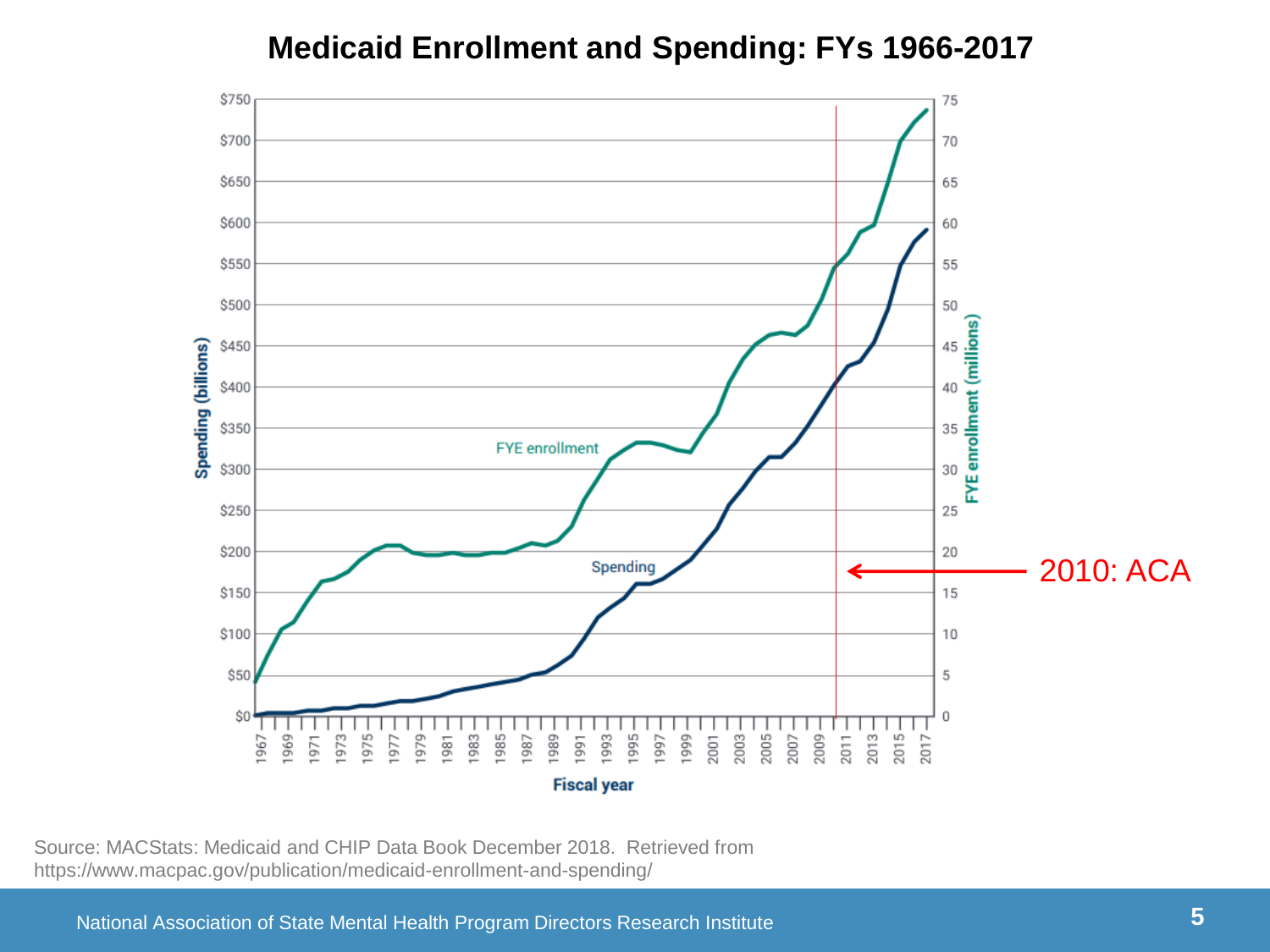

**1 in 5 Medicaid beneficiaries has a behavioral health condition**

#### **But accounts for more than half of total Medicaid expenditures for adults**





Source: MACPAC Report to Congress on Medicaid and CHIP, 2015. Retrieved from https://www.macpac.gov/wp-content/uploads/2015/06/June-2015-Report-to-Congress-on-Medicaid-and-CHIP.pdf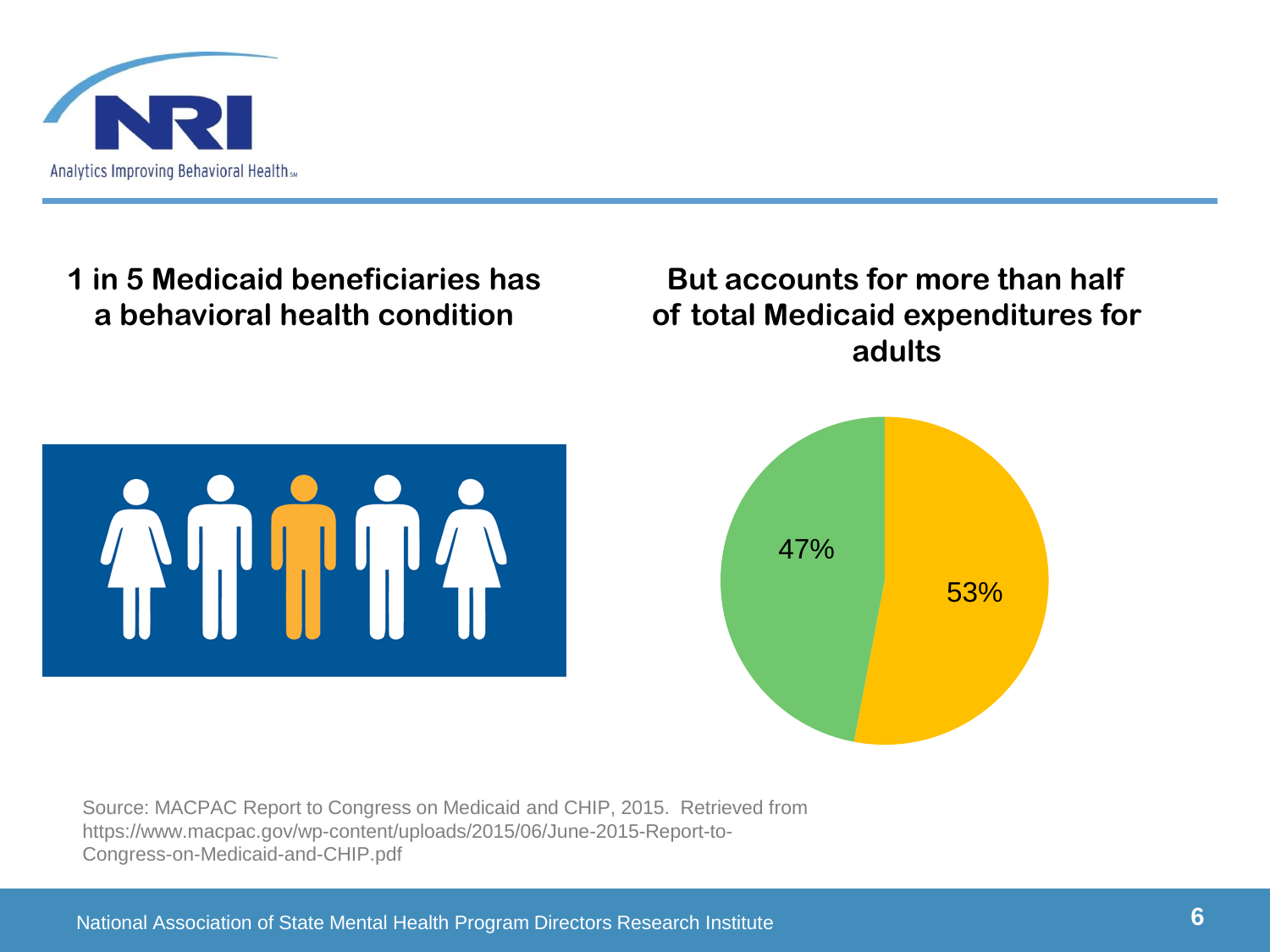### CO-OCCURRING MENTAL ILLNESS AND SUD, ADULTS AGE 18+, 2017 Analytics Improving Behavioral Healths



Source: Key substance use and mental health indicators in the United States: Results from the 2017 National Survey on Drug Use and Health, SAMHSA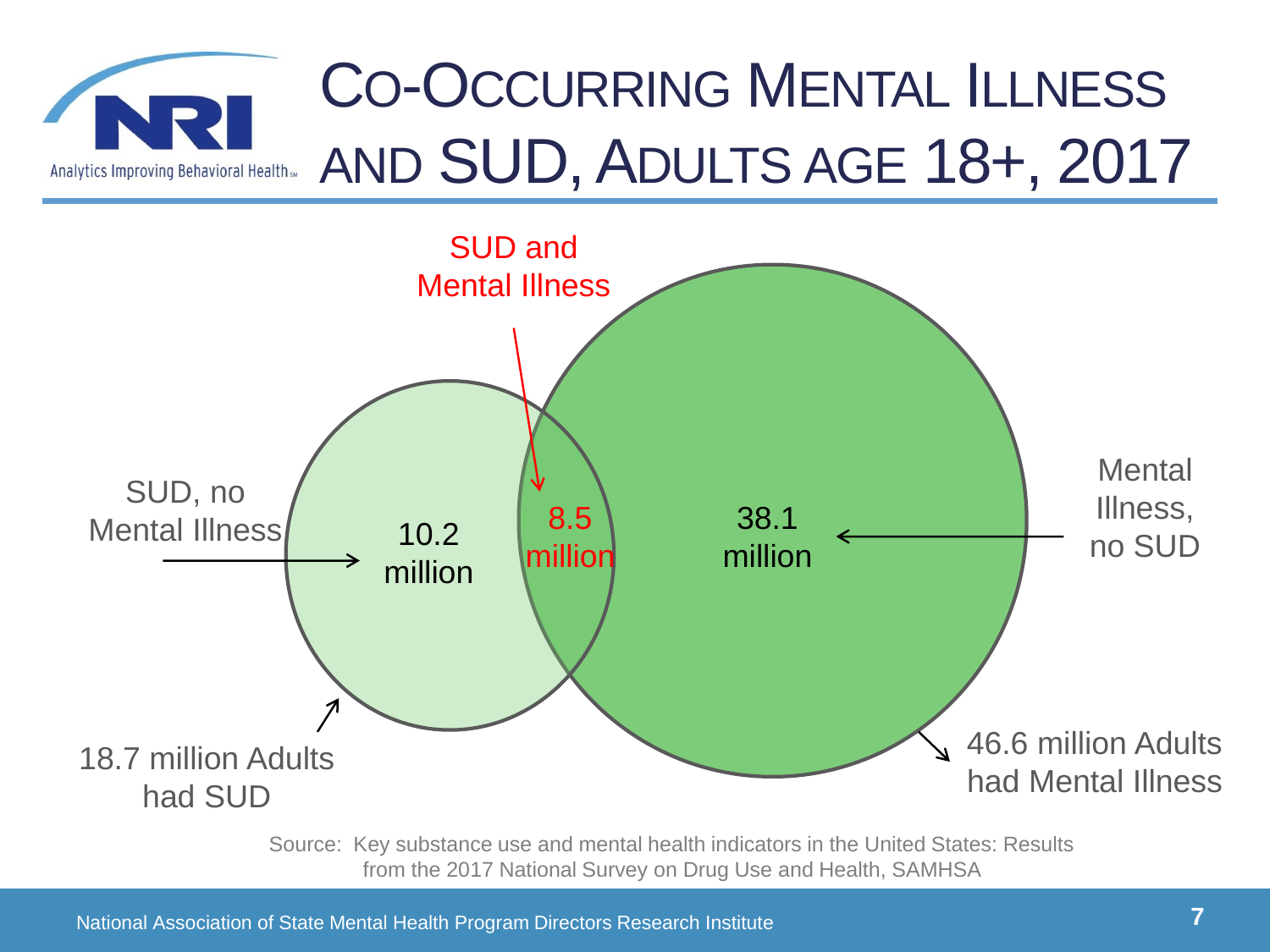



Nearly 40% rely on public sector service providers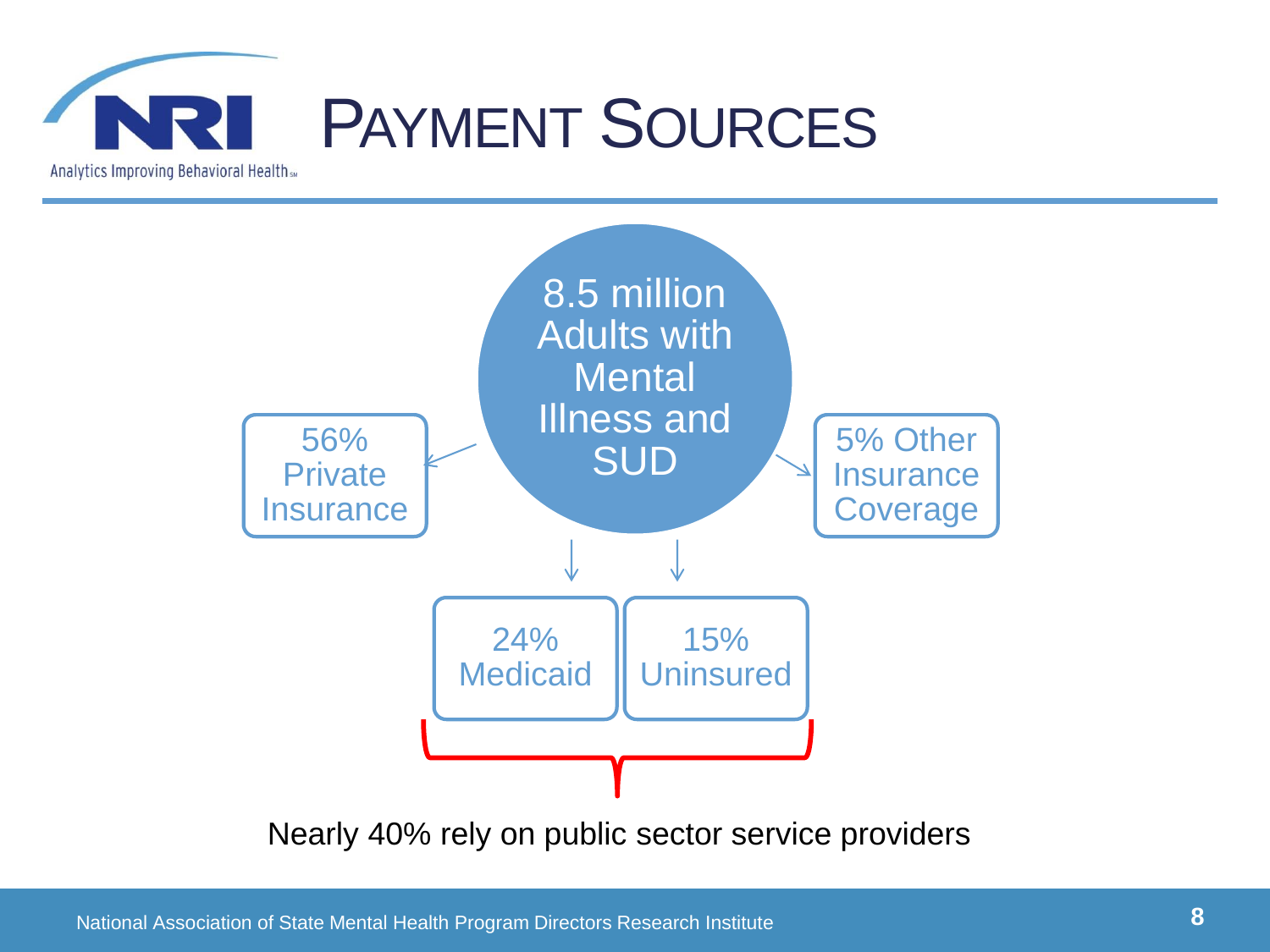

- Locating dually trained treatment providers is a challenge
- Insurance Coverage
- High cost of treatment
- Low provider reimbursement rates
- Shortage of medication prescribers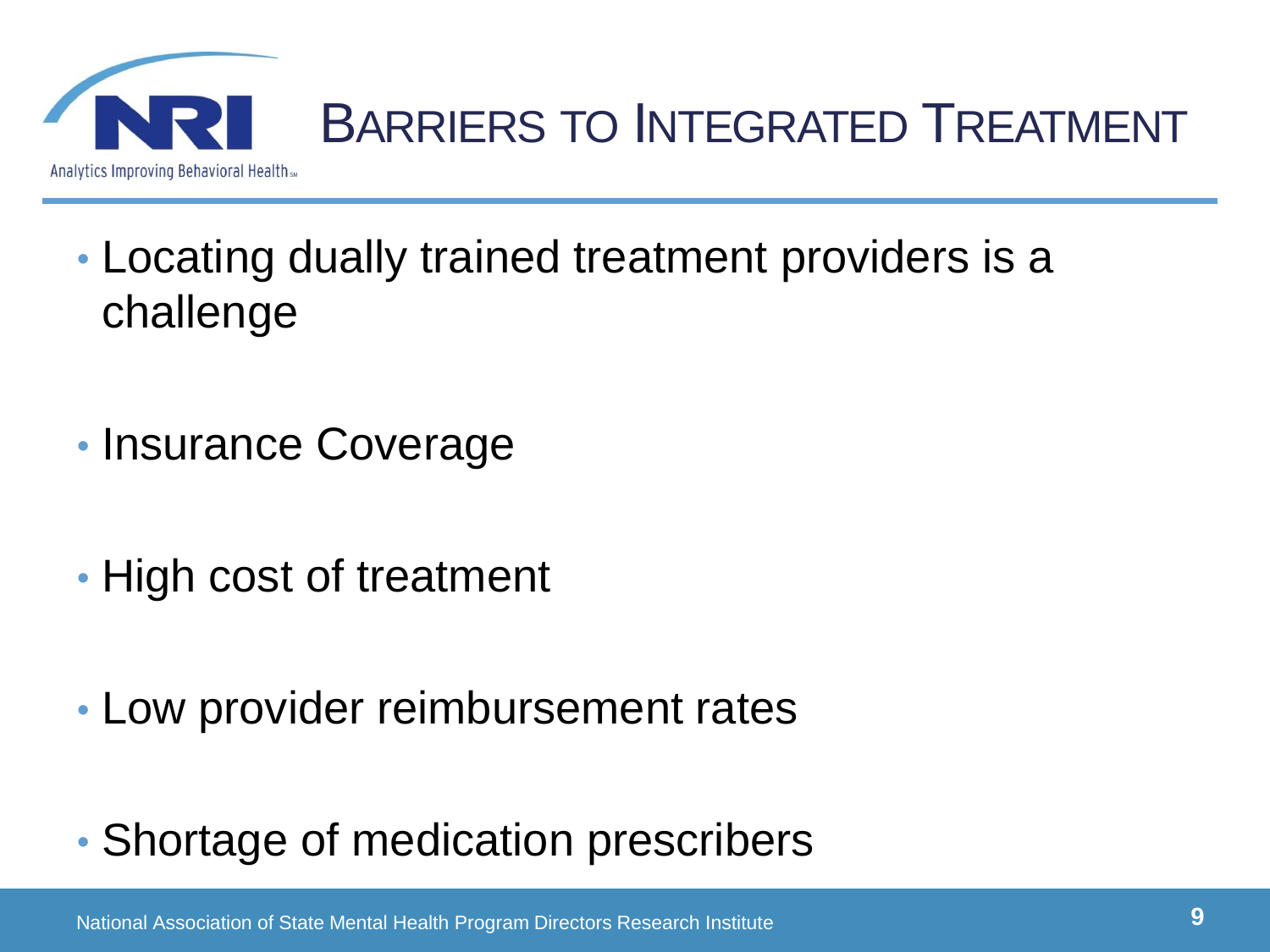

## • Behavioral Health Workforce =

- Licensed Clinical Providers
- Certified Providers
- Unlicensed Providers
- Non-certified Provider
- Other health professionals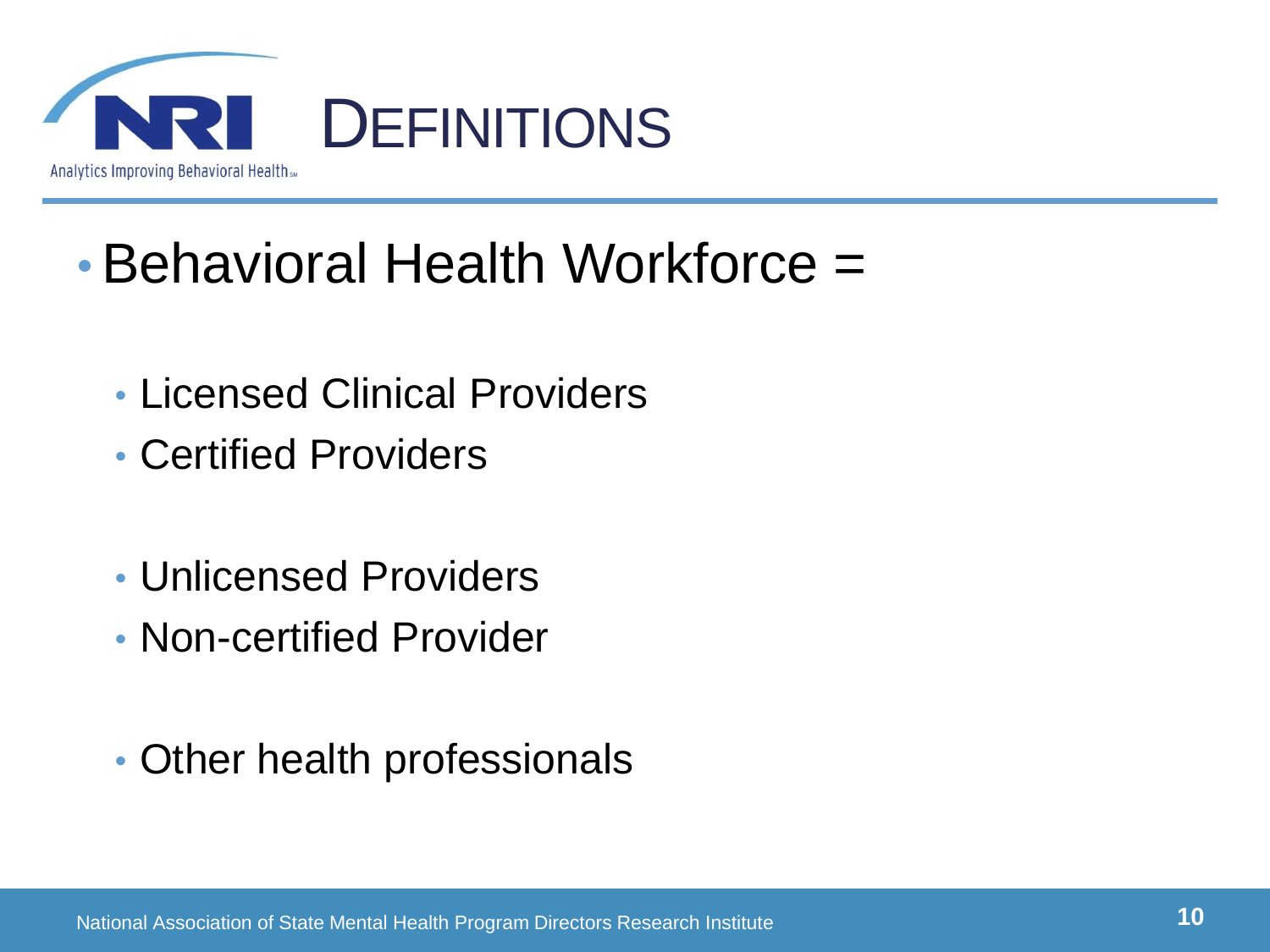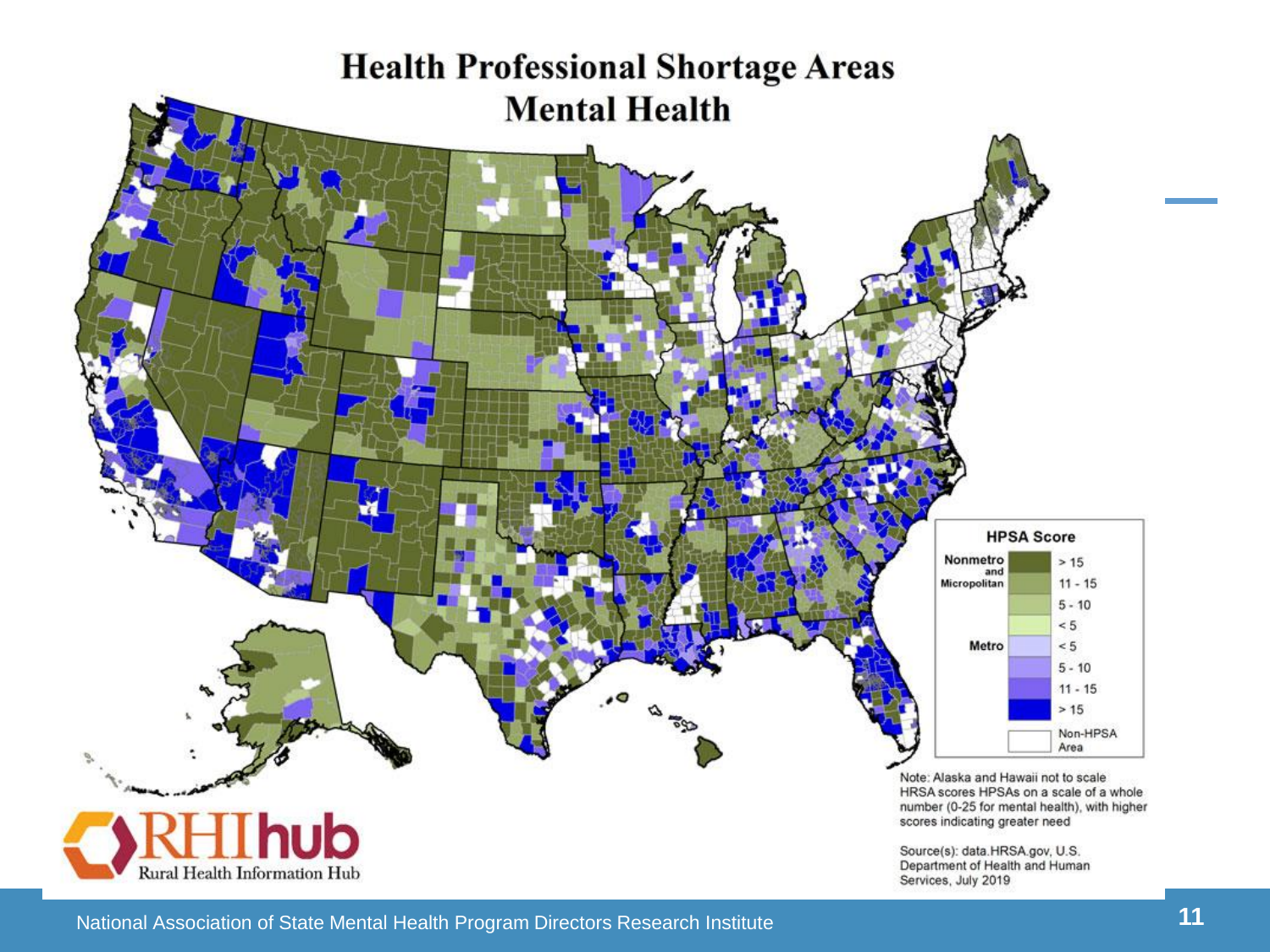![](_page_11_Picture_0.jpeg)

- Limited training in treating co-occurring disorders
- Few programs formally train on EBPs for COD
- No national credential for COD providers
- HRSA Behavioral Health Workforce Education and Training program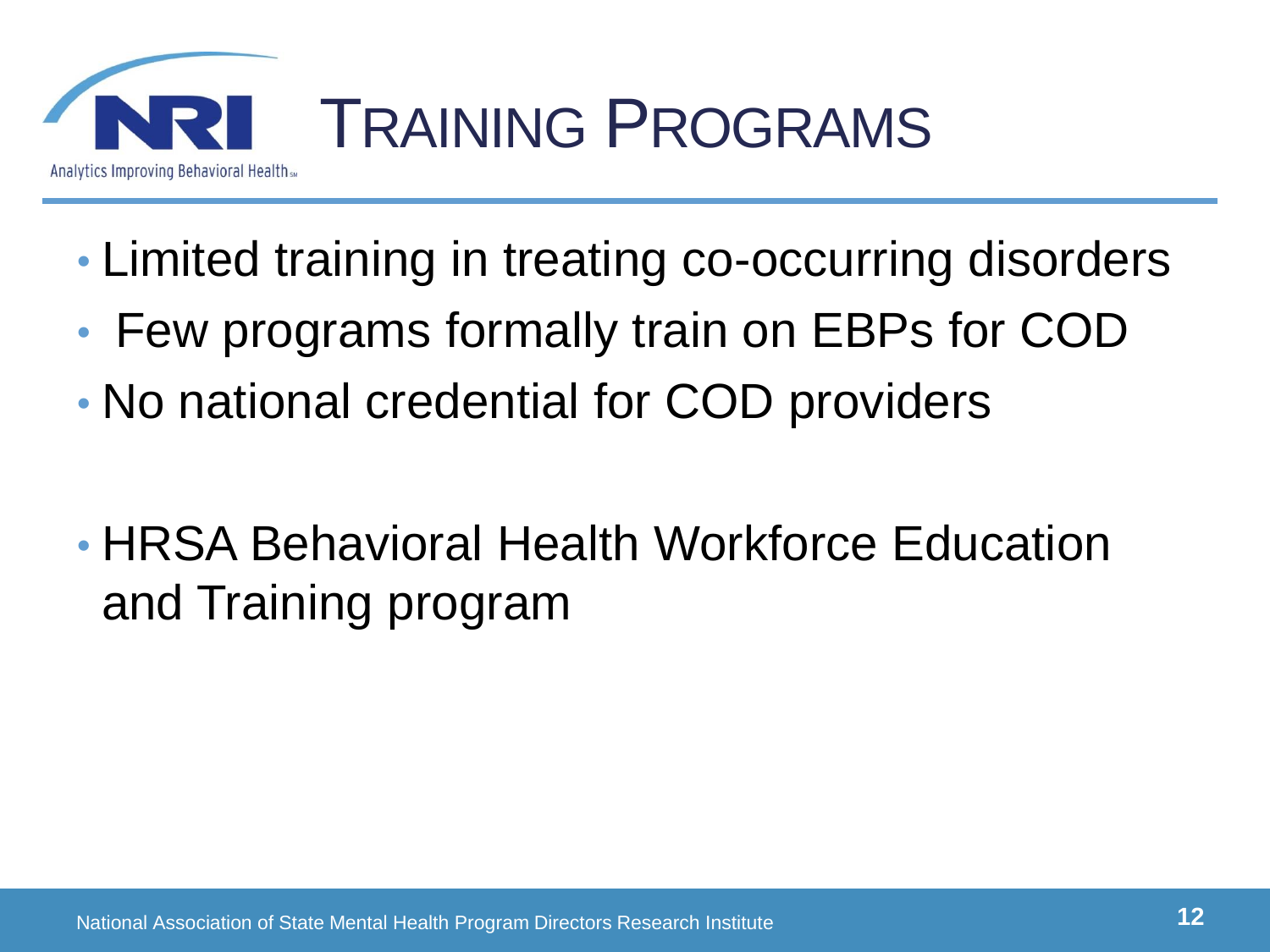![](_page_12_Picture_0.jpeg)

- Qualified training programs providing COD training
- Certificates, Certification or other Credential?
- Which entities or state licensing boards have info on COD training & specialty licenses or certifications?
- Searchable list and location of active COD providers & their practices
- University of Michigan's BH Workforce Research Center
	- National BH Workforce Minimum Data Set standardized
	- Implementation Barriers & Potential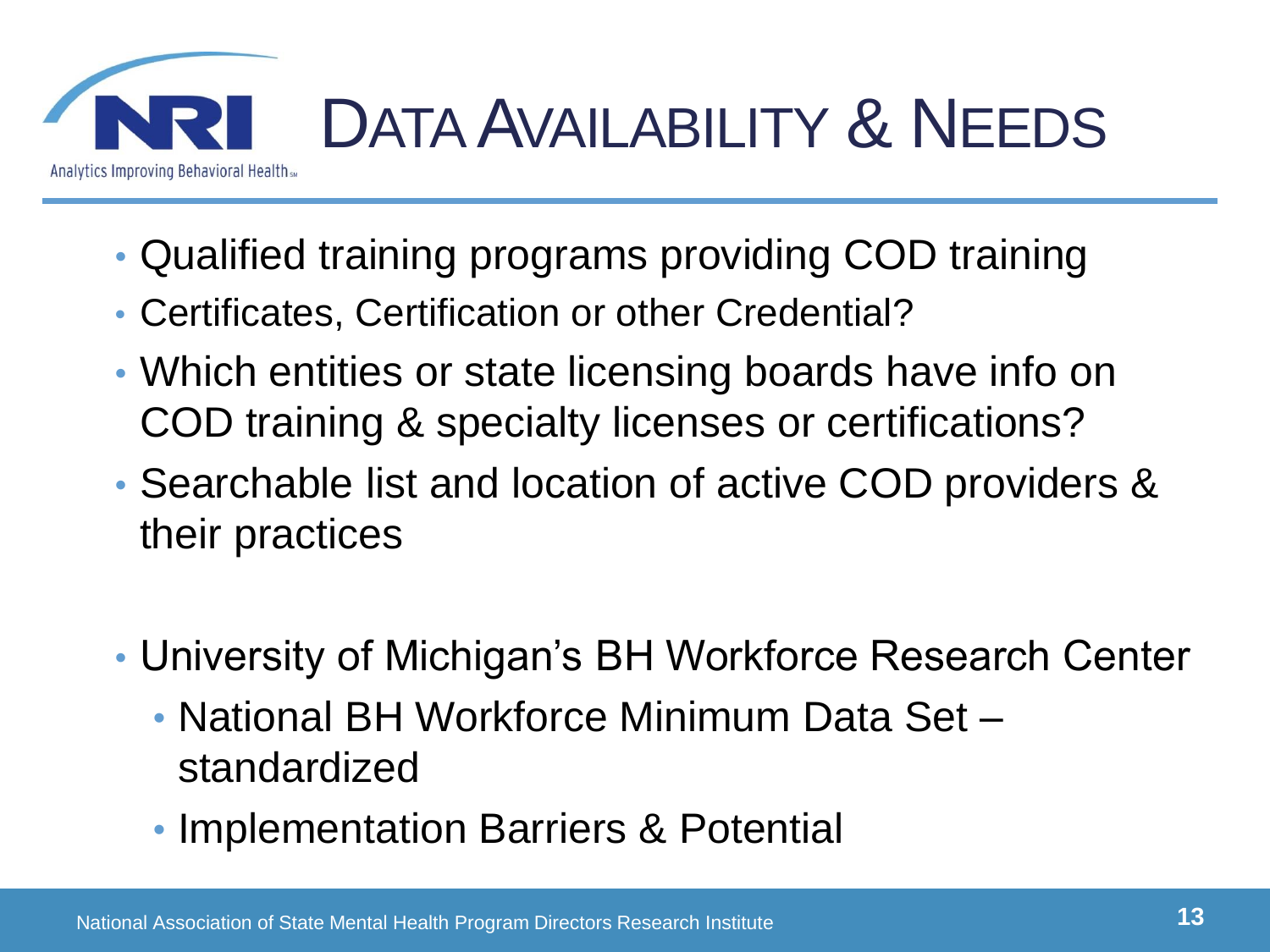![](_page_13_Picture_0.jpeg)

### INNOVATIONS FOR INTEGRATED TREATMENT

## • Collaborative Care Models

• Free training from the APA

[https://www.psychiatry.org/psychiatrists/practice/professional-interests/integrated](https://www.psychiatry.org/psychiatrists/practice/professional-interests/integrated-care/get-trained)care/get-trained

# • Certified Community Behavioral Health Clinics (CCBHC)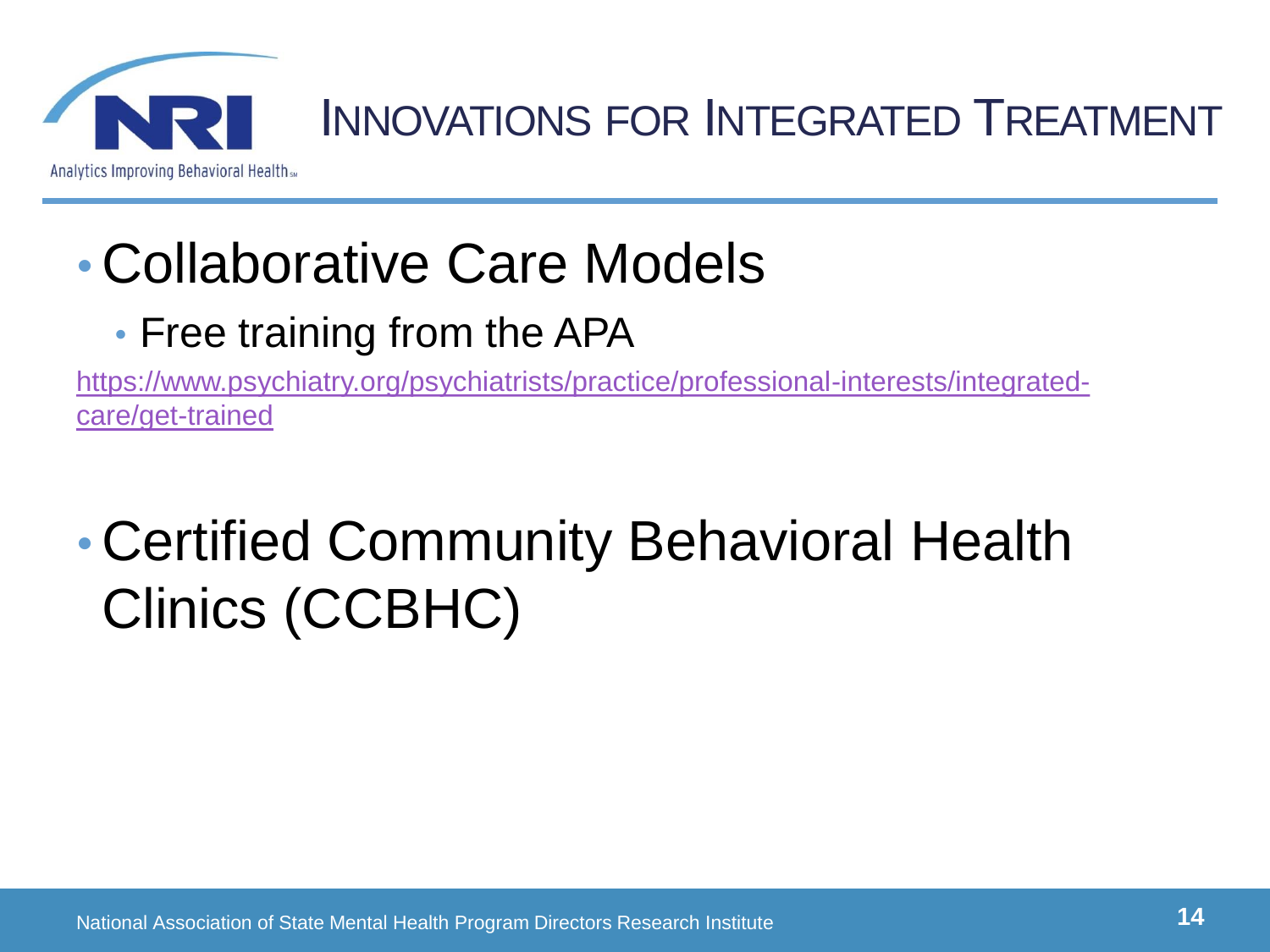![](_page_14_Picture_0.jpeg)

- Establish a nationally recognized professional credential for treating COD
- States expand the authority to prescribe medications to other qualified BH professions
- Develop a system to effectively track the U.S. BH workforce